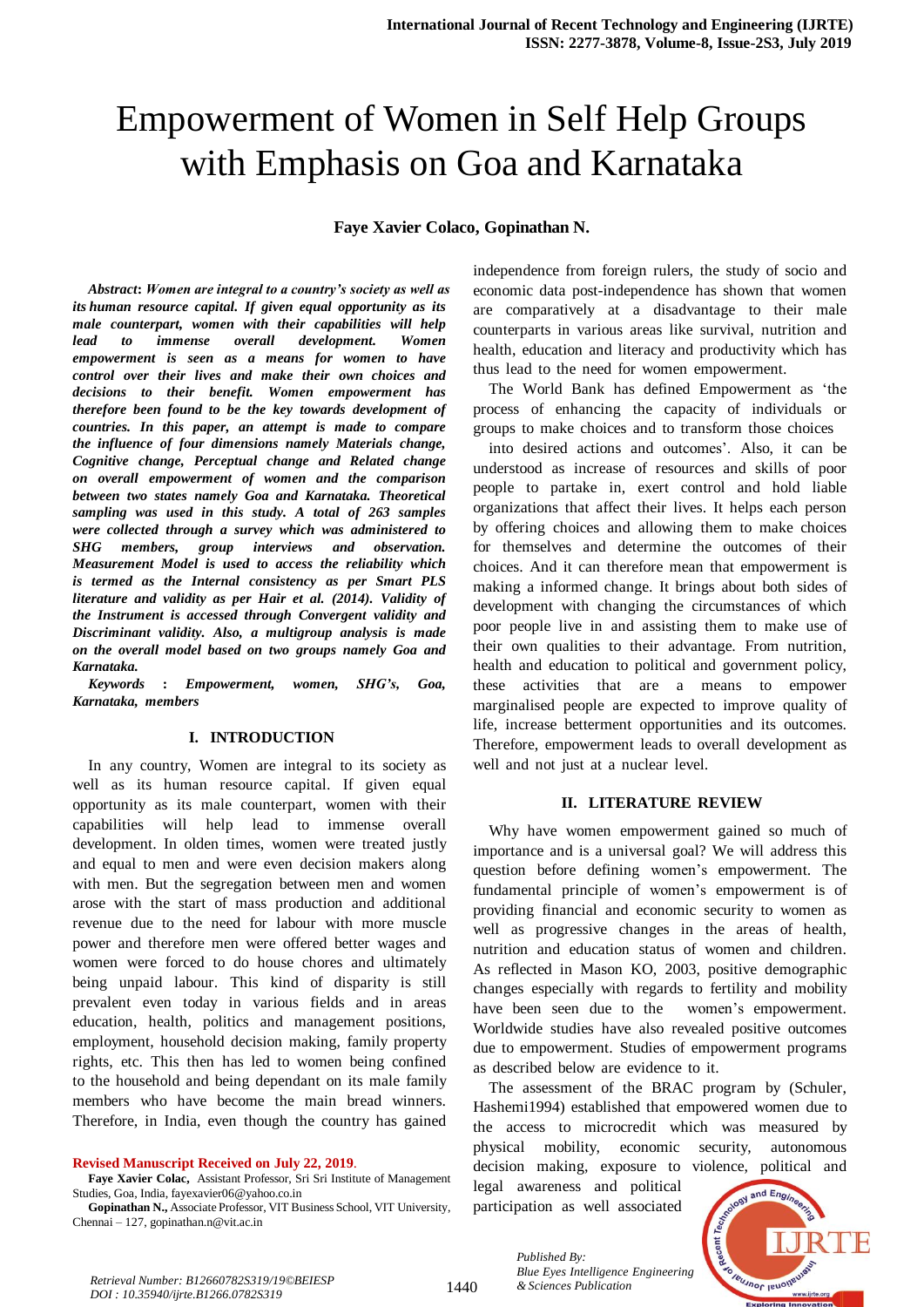with increase in contraceptives used.

The Ishraq program as described by  $USAID<sub>SEP<sub>i</sub></sub><sup>[P<sub>i</sub>][GWG, 2009</sup>$  was started to provide education, life skills and basic livelihood trainings along with physical activity to increase social networking and boost self-confidence. The study revealed that the program led to a decline in support for violence against women that included female genital cutting as well a reduction in child marriages and thus led to positive attitude towards women and better fertility behaviours.

Access to microcredit did not make a significant change in the material wellbeing of individuals but seemed to have led to empowerment at three levels. At the individual level, women had enhanced self-confidence, improved status and took up gender biased roles as well. At the household level, women exerted power over small and large household assets, took decisions regarding live hood improvement and even took up jobs further away from homes. And thirdly, at the community level, women took up leadership roles and stood up against ill treatment by banks and evils like polygamy etc.

The importance of empowerment of women can therefore be understood and the need to understand the term empowerment is equally important.

# **A. EmpowermentT Defined**

The concept of empowerment has not been defined as a statement and is a new term used in most gender centric literature. The term empowerment essentially means the identification of the full and multidimensional potential of women towards shaping their individual future and of the society at large. At the New York Millennium Summit 2000, Women Empowerment and Gender Equality were identified as significant elements for achieving progress and were accepted as one of its eight millennium goals (Bhagayalakshmi 2004).

A general understanding of empowerment by Dr.DasarathiBhuyan states that it can be divided into two broad areas which is general and specific. In the general sense, empowerment of women to be self-reliant by having access to means and opportunities that were denied due to gender biases. In a specific sense, empowerment of women should lead to enhanced positions of women in the power structure of the society and community.

Women empowerment is seen as a means for women to have control over their lives and make their own choices and decisions to their benefit. With various policies and developmental activities undertaken by the authorities to equip women with many skill sets, empowerment can also be measured in terms of social, economic, political, cultural and technological constructs. Wallerstein (1992) identified empowerment as "people assuming control and mastery over their own lives in the context of their social and political environment. Many other researchers describe empowerment as a process to widen the scope for choice and action of women through skill enhancement. Many others have defined it as control of assets control over assets (Goetz and Sen Gupta 1996); women having freedom to movement, economic security, reduced domination, political awareness and participation in public protests and political campaigns (Hashemiet al. 1996); decision making over household resources (Amin and Pabley 1994); skill based income generation and right over income (Mustafa et al. 1996); household decision-making participatiom (Mizan 1993, Kabeer 2001)

In India, the Constitution grants equality to women with measures to ensure biases towards women through policies, plans, programmes and laws for their advances in different spheres. India has also looked at securing rights of women and has led to the development of Non-Government Organisations (NGOs) for inspiring initiatives for women empowerment. Women have become more aware of their rights and have started standing up for themselves but there still exists a wide gap between the goals laid down by the authority and the ground realities of women in India which is usually measured through declining female ratio, domestic and societal violence, girl child discrimination etc. still exists in most parts of the country. Also, more inequality is seen in rural and backward sections and still they remain largely marginalised and excluded.

# **B. SelfT HelpT Groups(SHG's)**

To assist marginalised women to overcome their lives of poverty and present them with an opportunity to improve their status, Self Help Groups evolved. SHG's provided a way for women to come together and try to tackle obstacles together. It became a way for women to have access to training for skill development, to have access to microcredit as the group became the collateral etc. It was observed by Vijay D Kulkarni (2001) that SHG members fared better than non-members on the empowerment index.

Empowerment through SHG's has started in the area of obtaining economic security (Shanthi&Dhanalakshmi,  $2004$ ) with its core elements being defined as agency which is the ability to define one's goals and achievement of the same, awareness of the societal power structures, self-esteem and confidence(Kabeer,2001)

The National Bank for Agriculture and Rural Development of India(NABARD) has stated that a SHG is a group of similar minded individuals who are economically backward and from rural areas who join together voluntarily to save a part of their earnings and contribute to a common fund to make loans available to members for productive and urgent needs (NABARD, 1995).

Most often, SHG's are formed with  $10$  to  $15$ 

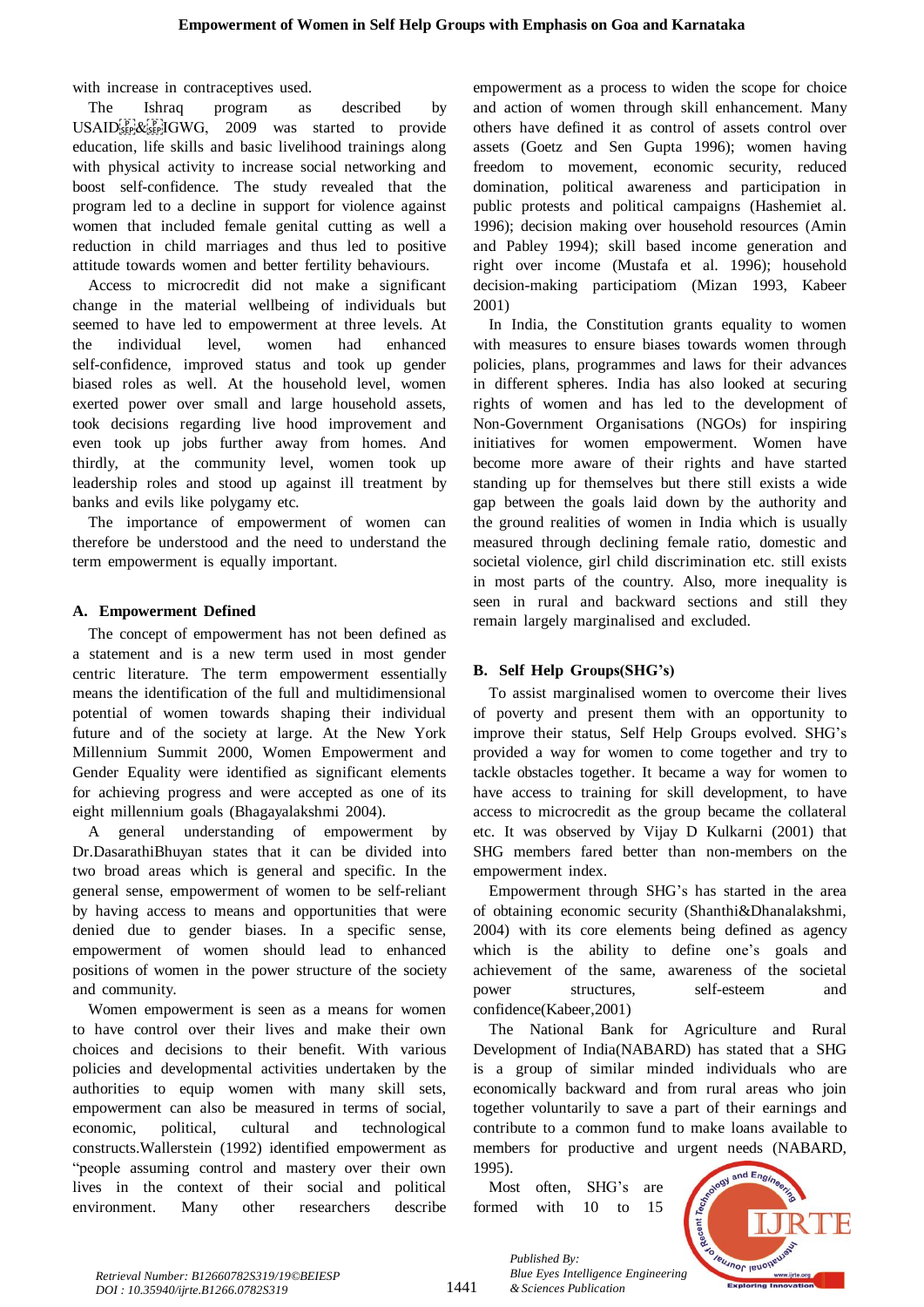women to join together with a common goal on a voluntary basis. The group has access to bank credit that is focussed on marginalised and under privileged sections of society (Kashyap, 2001). SHG's have evolved to be a way to combat poverty, empower its members to achieve their potential and have self-confidence, positive changes in their personal, social and economic fronts, and improve their skill sets and managerial capabilities and overall community importance. This being unique to SHG's and not observed in existing groups or organisations (Stiglitz, 1993)

## $C.$  **Statement** of **Problem**

Identification of which particular dimension i.e. Material change, Cognitive change, Perceptual change or Related change has a significant impact on empowering women and the relation between Goa and Karnataka.

D. Objectives of the study

• To compare the influence of four dimensions -Materials Change, Cognitive change, Perceptual change and Related change on overall empowerment of women

• To find out the comparison between two states namely Goa and Karnataka

E. Hypothesis

Null Hypothesis (Ho): There is no significant difference between the dimensions viz. Material change, Cognitive Change, Perceptual change and related change and empowerment of Women.

Alternate Hypothesis (Ha): There is a significant between the dimensions viz. Material change, Cognitive Change, Perceptual change and related change and empowerment of Women.

Null Hypothesis  $(H1)$ : There is no significant difference between the dimensions viz. Material change, Cognitive Change, Perceptual change and related change and empowerment of Women in Goa and Karnataka

Alternate Hypothesis (Ha2): There is a significant between the dimensions viz. Material change, Cognitive Change, Perceptual change and related change and empowerment of Women in Goa and Karnataka

F. Research Methodology

A total of 263 samples were collected through a survey which was administered to SHG members, group interviews and observation. Snow ball sampling was used for respondent selection due to smaller sample size.Each dimension has a small list of questions, for which answers were collected on a five point Likert scale The exclusive women SHG's were studied with 134 respondents being from Goa and 129 respondents from Karnataka. The demographic profile of the survey respondents can be understood from Table 1 and 2 in the annexure below. Post analysis findings were drawn on women empowerment and the relation between dimensions as well as between the states of Goa and Karnataka.

# **III. DATAANALYSIS**

The table below infers to the demographic profile of respondents. It is noted that, 54.4 per cent of the respondents were aged above 41 years followed by 38.4 percent of the respondents in the age group between  $31-40$  years and  $7.2$  percent between  $20-30$  years of age. With reference to location, 51 percent were from Goa and 49 percent from Karnataka. Relating to educational qualification it was found that, 53.6 percent of the respondents have qualification less than 10th followed by  $25.5$  percent below 5th, 11 percent with other qualifications and 9.9 percent had PUC as their qualification. With regard to marital status, 92.8 percent are married when compared to their 7.2 percent counterparts. When it comes to family earners, 77.6 percent of the family have single income followed by 19.4 percent with double income and  $3$  percent with multi earnings. Family income wise classification showed that, 60.1 percent of the respondents had more than Rs.  $10,000$  as family income followed by 39.9 percent with less than Rs.  $10,000$  as family income. While looking into the Association of respondents with SHG's it was found that, 70.3 percent of the respondents had association of more than 4 years with SHG's followed by  $18.6$  percent of respondents with 3 to 4 years,  $6.5$  percent with  $2-3$  years,  $3.8$  percent with  $1-2$ years and 0.8 percent of the respondents with less than 1 year of experience.

#### **Table1: Demographic Profile**

|                                        |                          | <b>Count</b> | Column<br>$N\%$ |
|----------------------------------------|--------------------------|--------------|-----------------|
|                                        | $20-30$ years            | 19           | 7.2%            |
| Age<br>of<br>the<br><b>Respondents</b> | $31-40$ years            | 101          | 38.4%           |
|                                        | 41<br>Above<br>years     | 143          | 54.4%           |
|                                        | Karnataka                | 129          | 49.0%           |
| <b>State</b>                           | Goa                      | 134          | 51.0%           |
|                                        | Joint Family             | 58           | 22.1%           |
| Family                                 | <b>Nuclear</b><br>Family | 205          | 77.9%           |
|                                        | Below 5th                | 67           | 25.5%           |
| <b>Educational</b>                     | Below 10th               | 141          | 53.6%           |
| Qualification                          | Till PUC                 | 26           | 9.9%            |
|                                        | Others                   | 29           | 11.0%           |
|                                        | Married                  | 244          | 92.8%           |
| <b>Marital Status</b>                  | Unmarried                | 19           | 7.2%            |
|                                        | Single<br>Income         | 204          | 77.6%           |
| <b>Family Earners</b>                  | Double<br>Income         | 51           | 19.4%           |



*Published By:*

*Blue Eyes Intelligence Engineering*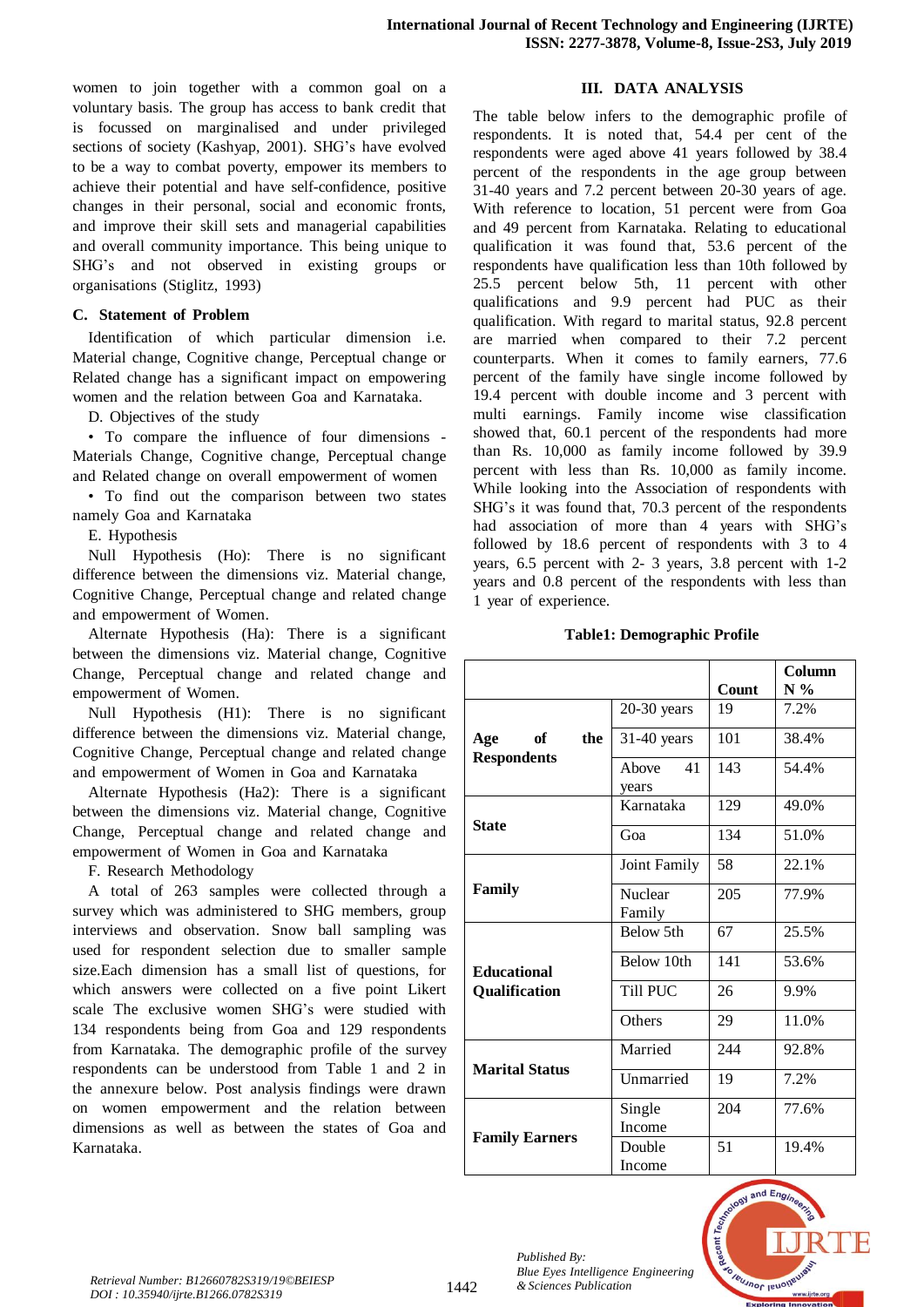# **Empowerment of Women in Self Help Groups with Emphasis on Goa and Karnataka**

|                            | Multi<br>Earnings | 8              | 3.0%    |
|----------------------------|-------------------|----------------|---------|
|                            | $<$ 10,000        | 105            | 39.9%   |
| <b>Family Income</b>       | >10,000           | 158            | 60.1%   |
|                            | $0-6$ months      | $\Omega$       | $0.0\%$ |
|                            | 6-12 months       | $\mathfrak{D}$ | $.8\%$  |
| with<br><b>Association</b> | 1-2 Years         | 10             | 3.8%    |
| <b>SHG</b>                 | 2-3 Years         | 17             | 6.5%    |
|                            | 3-4 Years         | 49             | 18.6%   |
|                            | >4 Years          | 185            | 70.3%   |

## Source: Primary Survey

#### $A.$  *Measurement Model*

Measurement Model is used to access the reliability which is termed as the Internal consistency as per Smart PLS literature and validity as per Hair et al. (2014). With regard to reliability, the first step is to access the loadings of items in its respective factor which is expected to be more than  $0.5$  as suggested by (Hulland,  $1999$ ). It was found from the table that; all the items have loadings more than 0.5. The second approach is to consider the Cronbach's alpha value for reliability, which is suggested to be more than  $0.7$  as suggested by Nunnally. As per the analysis, it was found that almost all the values have values more than 0.7. The final approach is to consider the composite reliability score which has to be more than  $0.70$ . From the analysis it was found that, all the constructs have composite reliability scores more than 0.70. Hence the instrument was found to be reliable.

#### **Figure1:T MeasurementT Model-T Empowerment**



Source: Primary Survey

### **Table2: Measurement Model- Reliability and Validity**

| <b>First order</b><br><b>Constructs</b> | <b>Items</b>    | Outer<br><b>Loadings</b> | Cronbach's<br>alpha | Composite<br><b>Reliability</b> | <b>AVE</b> |
|-----------------------------------------|-----------------|--------------------------|---------------------|---------------------------------|------------|
|                                         |                 |                          |                     |                                 |            |
|                                         | CC1             | 0.738                    |                     |                                 |            |
|                                         | CC <sub>2</sub> | 0.770                    |                     |                                 |            |
| Cognitive                               | CC <sub>3</sub> | 0.816                    | 0.885               | 0.913                           | 0.63       |
| Change                                  | CC <sub>4</sub> | 0.871                    |                     |                                 | 7          |
|                                         | CC <sub>5</sub> | 0.820                    |                     |                                 |            |
|                                         | CC <sub>6</sub> | 0.768                    |                     |                                 |            |
|                                         | MC1             | 0.696                    |                     |                                 |            |
|                                         | MC <sub>2</sub> | 0.683                    |                     |                                 |            |
|                                         | MC <sub>3</sub> | 0.772                    |                     |                                 | 0.58       |
| Material<br>Change                      | MC4             | 0.798                    | 0.878               | 0.906                           | 1          |
|                                         | MC <sub>5</sub> | 0.845                    |                     |                                 |            |
|                                         | MC <sub>6</sub> | 0.857                    |                     |                                 |            |
|                                         | MC7             | 0.660                    |                     |                                 |            |
|                                         | PC1             | 0.746                    |                     |                                 |            |
|                                         | PC10            | 0.801                    |                     |                                 |            |
|                                         | PC <sub>2</sub> | 0.733                    |                     |                                 |            |
|                                         | PC3             | 0.853                    | 0.925               |                                 |            |
| Perceptual                              | PC <sub>4</sub> | 0.861                    |                     | 0.936                           | 0.59       |
| Change                                  | PC <sub>5</sub> | 0.772                    |                     |                                 | 6          |
|                                         | PC <sub>6</sub> | 0.644                    |                     |                                 |            |
|                                         | PC7             | 0.785                    |                     |                                 |            |
|                                         | PC <sub>8</sub> | 0.774                    |                     |                                 |            |
|                                         | PC <sub>9</sub> | 0.726                    |                     |                                 |            |
|                                         | RC1             | 0.777                    |                     |                                 |            |
|                                         | RC10            | 0.894                    |                     |                                 |            |
|                                         | RC11            | 0.937                    |                     |                                 |            |
|                                         | RC12            | 0.925                    |                     |                                 |            |
|                                         | RC13            | 0.919                    |                     |                                 |            |
|                                         | RC14            | 0.919                    |                     |                                 |            |
| Relational                              | RC2             | 0.762                    | 0.964               | 0.969                           | 0.69<br>1  |
| Change                                  | RC3             | 0.787                    |                     |                                 |            |
|                                         | RC4             | 0.793                    |                     |                                 |            |
|                                         | RC5             | 0.691                    |                     |                                 |            |
|                                         | RC <sub>6</sub> | 0.647                    |                     |                                 |            |
|                                         | RC7             | 0.704                    |                     |                                 |            |
|                                         | RC8             | 0.890                    |                     |                                 |            |
|                                         | RC9             | 0.918                    |                     |                                 |            |

Validity of the Instrument is accessed through the measurement model on two major aspects namely convergent validity and discriminant validity. Convergent validity of the instrument can be inferred from the Average Variance Extracted (AVE) values which should be more than 0.5. Results from table2 shows that, all the constructs have an AVE value more than 0.5. Hence the

constructs are free from Convergent validity issues. Yet another important validity namely Discriminant

*& Sciences Publication* 

*Published By:*



*Retrieval Number: B12660782S319/19©BEIESP DOI : 10.35940/ijrte.B1266.0782S319*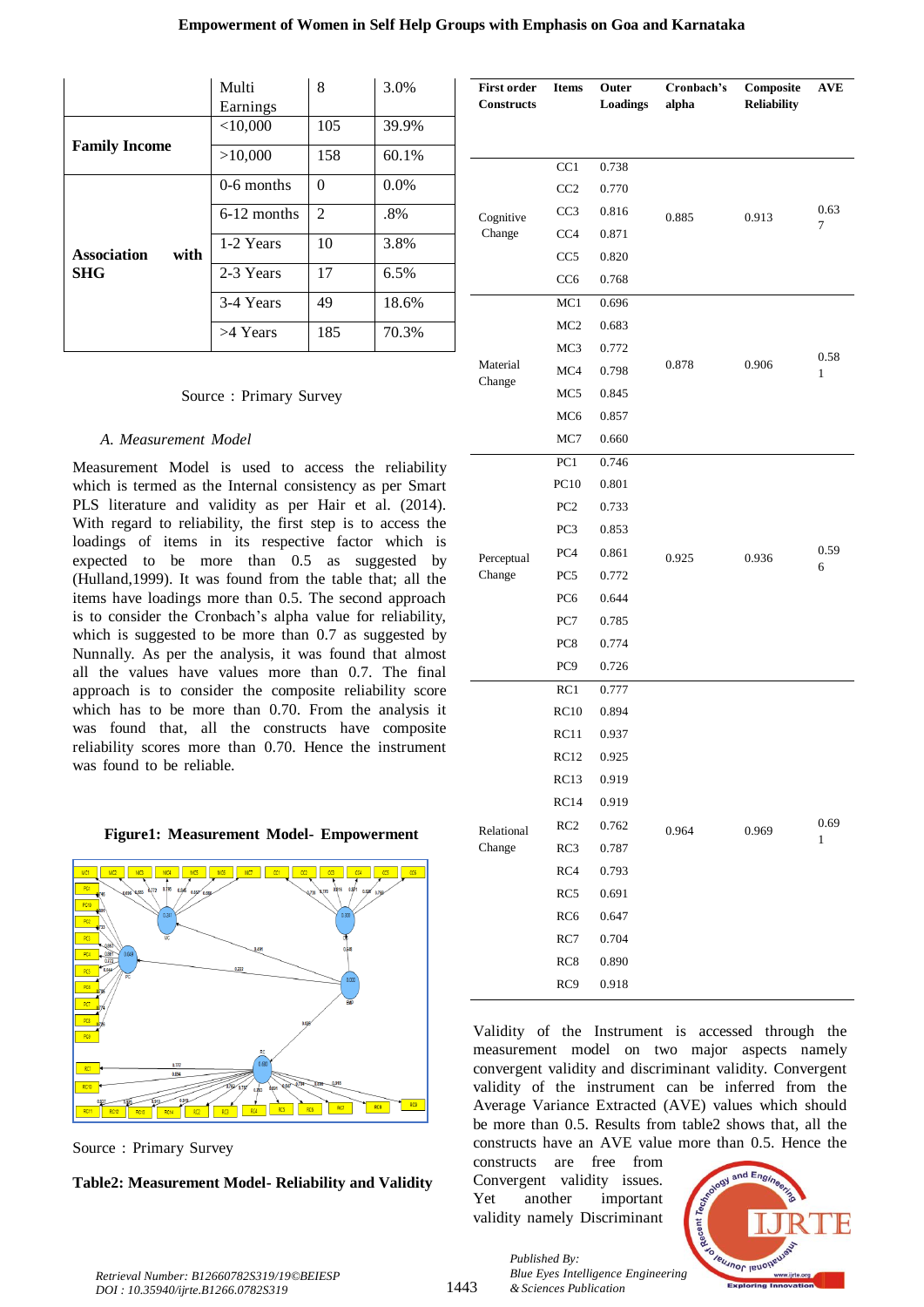validity can be inferred from table3 and table4 which has outputs representing correlation, Square root of AVE, Factor loading and Cross loading values. As per Fornell and Larcker (1981), the diagonal elements which are the square root of AVE should be higher than the off-diagonal elements in the corresponding rows and columns. From table5 it is observed that, all the square root of AVE values is higher than the correlation values hence confirming the absence of discriminant validity issues.

**Table3: Correlation and Square Root of AVE**

|                     | 1     | 2     | 3     |       |
|---------------------|-------|-------|-------|-------|
| 1.Cognitive         |       |       |       |       |
| <b>Change</b>       | 0.798 |       |       |       |
| 2. Material         |       |       |       |       |
| <b>Change</b>       | 0.533 | 0.762 |       |       |
| 3. Perceptual       |       |       |       |       |
| <b>Change</b>       | 0.060 | 0.009 | 0.772 |       |
| <b>4.Relational</b> |       |       |       |       |
| <b>Change</b>       | 0.081 | 0.027 | 0.058 | 0.831 |

Note: Square root of AVE is mentioned across the diagonal.Source : Primary Survey

Table4 represents the factor loading and cross loading values of each item towards all the constructs. As per Partial Least Square literature, the items of a construct should have more loading value in its respective construct than the other constructs which will confirm the absence of discriminant validity issues. It is found that all the items have higher loadings in their respective constructs and hence possess discriminant validity.

|  | <b>Table4: Factor loadings and Cross loadings</b> |  |  |
|--|---------------------------------------------------|--|--|
|  |                                                   |  |  |

| $\mathbf c$     | Cognitive<br>Change | <b>Material</b><br><b>Change</b> | Perceptual<br>Change | <b>Relational</b><br>Change |
|-----------------|---------------------|----------------------------------|----------------------|-----------------------------|
| CC1             | 0.738               | 0.461                            | $-0.019$             | 0.109                       |
| CC2             | 0.770               | 0.375                            | 0.073                | 0.087                       |
| CC3             | 0.816               | 0.384                            | 0.132                | 0.017                       |
| CC4             | 0.871               | 0.484                            | 0.035                | 0.024                       |
| CC <sub>5</sub> | 0.820               | 0.461                            | 0.047                | 0.037                       |
| CC <sub>6</sub> | 0.768               | 0.378                            | 0.026                | 0.108                       |
| MC1             | 0.446               | 0.696                            | 0.039                | 0.083                       |
| MC <sub>2</sub> | 0.266               | 0.683                            | $-0.058$             | 0.008                       |
| MC <sub>3</sub> | 0.344               | 0.772                            | 0.010                | $-0.030$                    |
| MC4             | 0.401               | 0.798                            | $-0.016$             | $-0.060$                    |
| MC <sub>5</sub> | 0.360               | 0.845                            | 0.005                | 0.048                       |
| MC <sub>6</sub> | 0.533               | 0.857                            | $-0.018$             | $-0.015$                    |
| MC7             | 0.429               | 0.660                            | 0.062                | 0.080                       |
| PC1             | 0.019               | $-0.071$                         | 0.746                | 0.024                       |
| PC10            | 0.043               | 0.017                            | 0.801                | 0.140                       |
| PC <sub>2</sub> | 0.007               | $-0.057$                         | 0.733                | 0.017                       |
| PC <sub>3</sub> | 0.092               | $-0.041$                         | 0.853                | 0.039                       |
| PC <sub>4</sub> | $-0.043$            | $-0.014$                         | 0.861                | 0.054                       |
| PC <sub>5</sub> | 0.176               | 0.103                            | 0.772                | $-0.025$                    |

| PC <sub>6</sub> | $-0.006$ | $-0.024$ | 0.644    | 0.043    |
|-----------------|----------|----------|----------|----------|
| PC7             | 0.039    | 0.036    | 0.785    | $-0.034$ |
| PC <sub>8</sub> | 0.071    | 0.047    | 0.774    | 0.087    |
| PC <sub>9</sub> | $-0.080$ | $-0.004$ | 0.726    | $-0.029$ |
| RC1             | 0.152    | 0.148    | 0.061    | 0.777    |
| RC10            | $-0.043$ | $-0.129$ | 0.019    | 0.894    |
| RC11            | $-0.013$ | $-0.067$ | 0.027    | 0.937    |
| RC12            | 0.005    | $-0.055$ | 0.028    | 0.925    |
| RC13            | 0.000    | $-0.038$ | 0.025    | 0.919    |
| RC14            | 0.000    | $-0.038$ | 0.025    | 0.919    |
| RC2             | 0.148    | 0.117    | 0.043    | 0.762    |
| RC3             | 0.230    | 0.111    | 0.085    | 0.787    |
| RC4             | 0.250    | 0.154    | 0.109    | 0.793    |
| RC <sub>5</sub> | 0.142    | 0.196    | 0.154    | 0.691    |
|                 |          |          |          |          |
| RC <sub>6</sub> | 0.080    | 0.097    | 0.072    | 0.647    |
| RC7             | $-0.074$ | $-0.067$ | 0.000    | 0.704    |
| RC <sub>8</sub> | $-0.030$ | $-0.072$ | $-0.016$ | 0.890    |

Source : Primary Survey



**Figure 2: Structural Model- Empowerment**

Source : Primary Survey

*Published By:*

*Blue Eyes Intelligence Engineering* 

Once the constructs are validated, the path between the constructs, which is refereed as inner model/structural model as per smart-pls can be accessed using the Bootstrapping method. Through bootstrapping method 5000 sub samples were drawn and the paths were validated using the t-value. The obtained t-value should be more than 1.96 in order to confirm the path between an exogenous and exogenous construct as valid. Table5 reveals that, all the path from the exogenous and the endogenous constructs were valid at 5% level of significance. Among all the paths, the path from Empowerment towards Relational Change  $(0.823)$  was found to be the highest followed by the path from Empowerment towards Cognitive Change  $(0.548)$ , Empowerment towards Material Change  $(0.491)$  and Empowerment towards Perceptual Change (0.2224).



*& Sciences Publication Retrieval Number: B12660782S319/19©BEIESP DOI : 10.35940/ijrte.B1266.0782S319*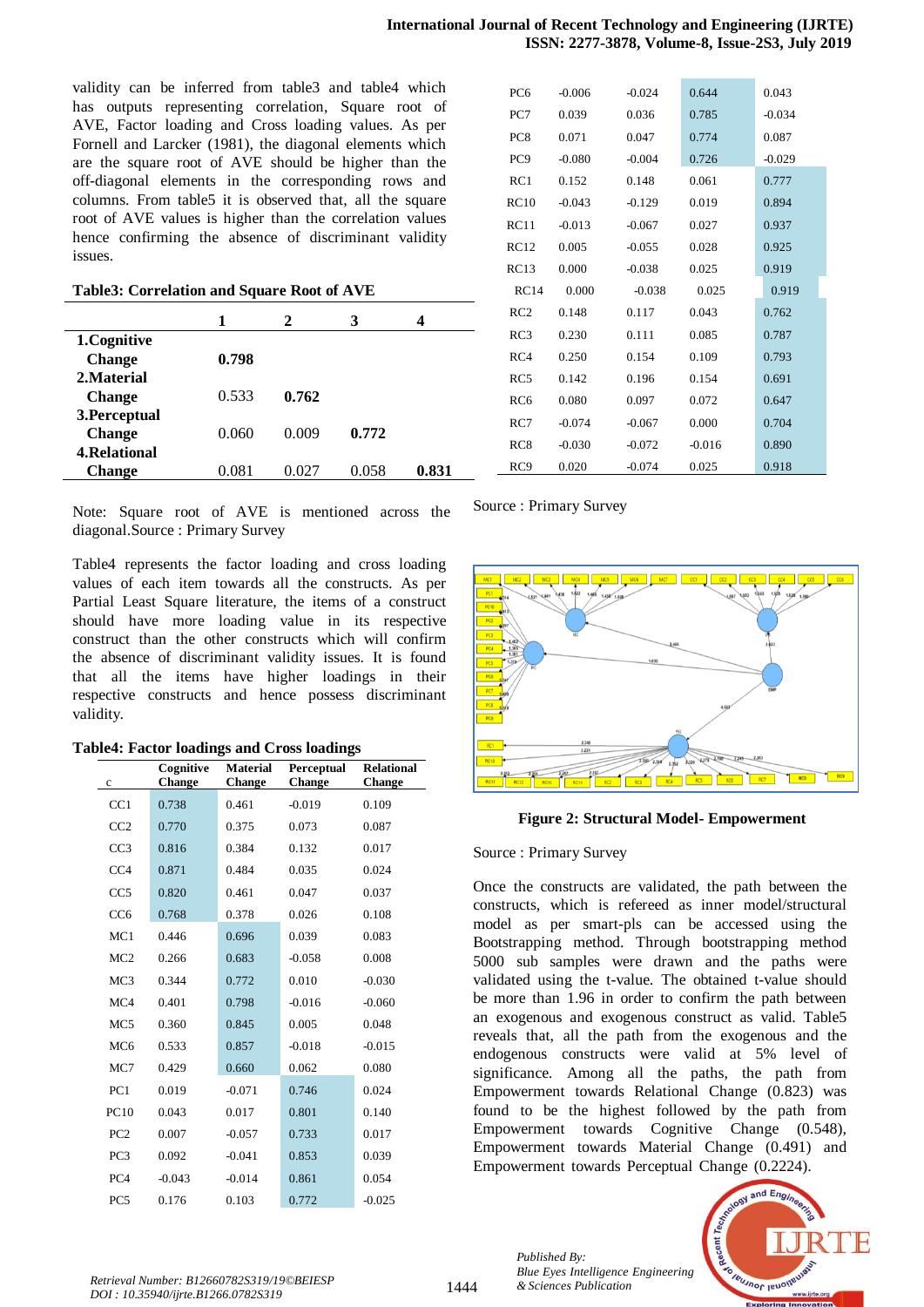|                                  | Original<br><b>Sample</b><br>$\boldsymbol{\left( \mathbf{O} \right)}$ | <b>Sample</b><br>Mean<br>(M) | <b>Standard</b><br><b>Deviation</b><br>(STDEV) | <b>Standard</b><br>Error<br>(STERR) | <b>T</b> Statistics<br>( O/STERR ) | Path.<br><b>Sig</b> |
|----------------------------------|-----------------------------------------------------------------------|------------------------------|------------------------------------------------|-------------------------------------|------------------------------------|---------------------|
| Empowerment -> Cognitive Change  | 0.5476                                                                | 0.5264                       | 0.226                                          | 0.226                               | 2.4229                             | Yes                 |
| Empowerment -> Material Change   | 0.4911                                                                | 0.5246                       | 0.2042                                         | 0.2042                              | 2.4051                             | Yes                 |
| Empowerment -> Perceptual Change | 0.2224                                                                | 0.3534                       | 0.2149                                         | 0.1049                              | 2.1201                             | Yes                 |
| Empowerment -> Relational Change | 0.8249                                                                | 0.7722                       | 0.18                                           | 0.18                                | 4.5833                             | Yes                 |

## **Table5: Path Co-efficient and t-value**

## **Source : Primary Survey**

Multi group analysis techniques helps in finding whether the pre-defined data have significant difference across group. In this study, a multigroup analysis is made on the overall model based on two groups namely Karnataka and Goa. The table above shows that, except the path between Material Change and Empowerment all

the other paths does not have any significant difference among the respondents based on type of State. It was found that the path co-efficient value for Karnataka  $(0.485)$  seems to be higher than the path co-efficient value for Goa  $(0.326)$ .

## **Table6: Multi Group Analysis**

Source : Primary Survey

|                         | Group.<br>Karnataka | Group.<br>Goa | diff.abs | t.stat | deg.fr | p.value | sig.05 |
|-------------------------|---------------------|---------------|----------|--------|--------|---------|--------|
| Material->Empowerment   | 0.4848              | 0.3259        | 0.1589   | 2.5297 | 261    | 0.006   | yes    |
| Cognitive->Empowerment  | 0.3191              | 0.3583        | 0.0392   | 0.7317 | 261    | 0.2325  | no     |
| Perception->Empowerment | 0.319               | 0.385         | 0.066    | 0.5184 | 261    | 0.3023  | no     |
| Relational->Empowerment | 0.5896              | 0.5903        | 0.0008   | 0.1249 | 261    | 0.4504  | no     |



Source : Primary Survey

# **IV. LIMITATIONS OF THE STUDY**

With the samples drawn from only some parts of Goa and Karnataka, the results may not be appicable to areas with different geographical and social backgrounds. The study may further miss out on the influence of microcredit on empowerment of women. Also, respondents may have refrained from sharing important information due to many reasons and this may have to

an extent affected the accuracy of the study.

## **REFERENCES**

- 1. Afrane.S (2005), Impact assessment in Ghana and South Africa: A synthesis of major impacts and lessons, Journal of microfinance, Vol 4, Number, PP 38-58
- 2. Batliwala.S.(1994), The meaning of women's empowerment: New concepts from action in sen, Mayoux.L. (2006), Sustainable microfinance for women's empowerment strategy checklists, genfinance website http://www.genfinance.info
- 3. Bharat Dogra (2002), Women self-help group, Kurukshetra, Volume 50, No 5, March 202, Pp 40,42
- Barik BB &Vannan PP (2001), Promoting self help groups as sub system of credit cooperatives, The cooperator, Volume, 38, No 7, January, Pp 305-11
- 5. Cheston  $\overrightarrow{S}$  and Kunh L (2002), Empowering women through microfinance, draft paper prepared for women's opportunity fund and its funding partners.
- 6. Chiranjeevulu T (2003), Empowering women through self help groups, kurukshetra, volume 51, No 5, March, Pp. 16-19
- 7. Friedmann (1992), Empowerment: The politics of alternative development, Blackwell publishers, Oxford University press.
- 8. Fornell, C &Larcker, D 1981, 'Evaluating Structural Equation Models with Unobservable Variables and Measurement Error', Journal of Marketing Research, vol. 18, no. 3, pp. 39–50.
- 9. Germaine and Chen Population policies reconsidered : Health empowerment and rights. Harvard University Press.
- 10. Hulland, J. S. (1999). Use of partial least squares (PLS) in strategic management research: A review of four recent studies.



*Published By: Blue Eyes Intelligence Engineering & Sciences Publication*